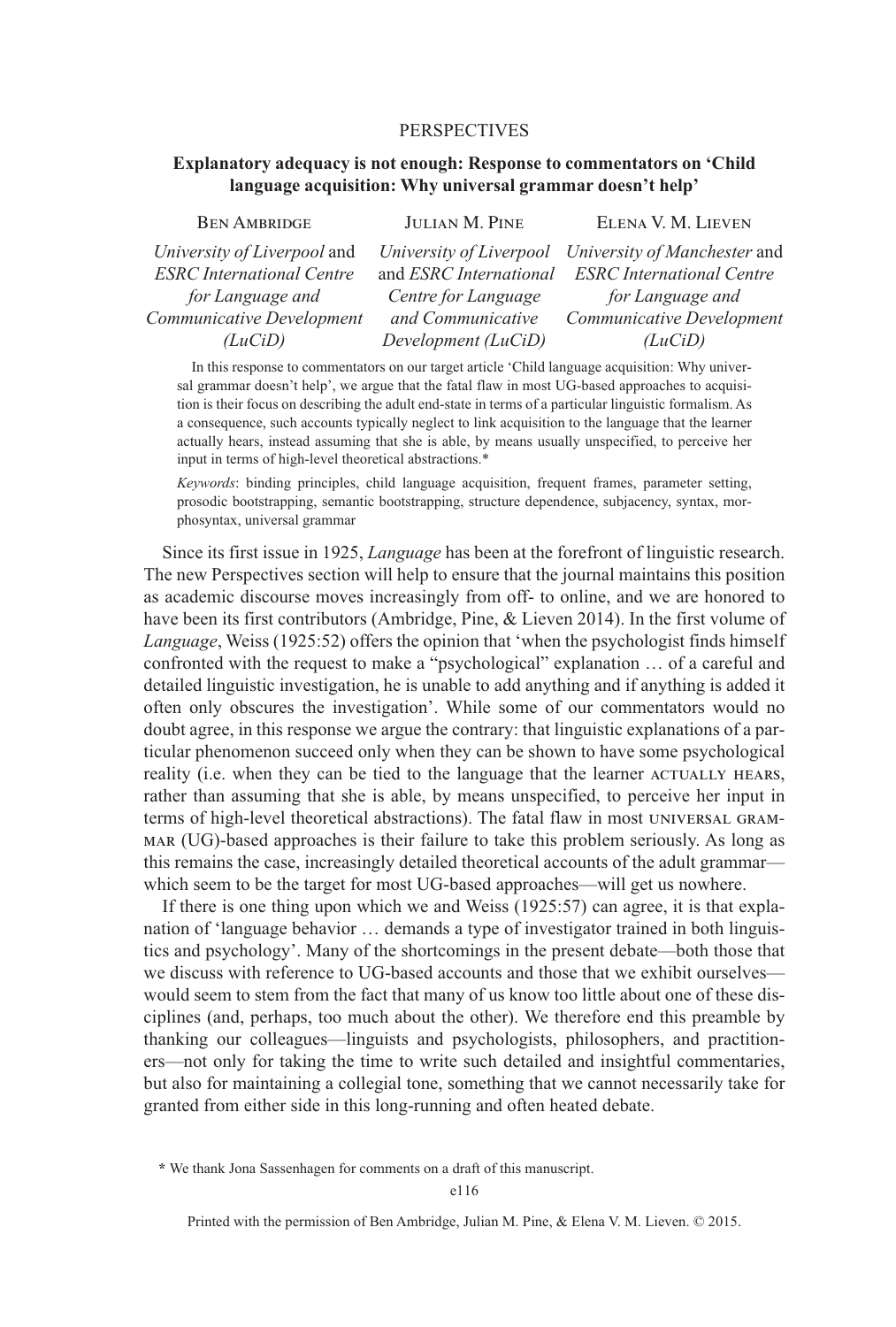### PERSPECTIVES e117

We begin by considering the more sympathetic commentaries. Behme's (2014) argument is essentially that we did not go far enough, that we could have strengthened our critique by going into greater detail on (i) findings from developmental psychology, (ii) the different challenges posed by different languages, and (iii) internal inconsistencies in the UG approach. We certainly agree that many findings from developmental research are problematic for UG-based accounts. In many different domains, including wh*-*questions (e.g. Ambridge et al. 2006), root-infinitive errors (e.g. Freudenthal et al.  $2010$ ,<sup>1</sup> determiners, and basic word order (see Ambridge & Lieven 2015 for a review), the gradual, piecemeal, lexical nature of acquisition is difficult to reconcile with UGbased accounts such as semantic/phonological bootstrapping or parameter setting. We also agree with Owen Van Horne, Hall, and Curran (2014) that UG-based accounts are difficult to reconcile with findings from studies of specific language impairment, particularly in the domain of root-infinitive errors (e.g. Leonard et al. 2015). We agree, too, that the degree of variation between languages makes it hard to posit innate knowledge that is both sufficiently general to be part of UG and sufficiently precise to be useful to learners of a given language (e.g. Evans & Levinson 2009). But the point of our critique was to argue that even if we give UG accounts a free pass with regard to all of these factors (e.g. one could argue that inconsistencies in the stimulus-poverty argument are not fatal, since this is not the only argument for UG), these accounts fail on their own terms: the innate knowledge posited under such accounts not only fails to bridge the gap between finite input and (arguably) a potentially infinite output system, but also fails to make learning any easier at all.

Lin (2015) takes a similar approach, setting out yet another apparent problem for UG that both we and Behme failed to discuss: that UG theorizing involves simply inspecting 'some grammatical and ungrammatical sentences in various languages', ignoring factors such as 'memory, attention, information-retrieval speed, and information-processing speed' (2015:e29). While this might have been true in the bad old days, many modern generativist researchers are sensitive to the need to take such factors into account when proposing UG-based learning models (Pearl's (2014) commentary is a case in point; see also Sprouse et al. 2012 on subjacency). Certainly, some generativist researchers—just like some nongenerativist researchers—could use tighter, better-controlled methods. But, again, the point of our critique was to show that even if UG theories are allowed whatever generalizations they like, no matter how they were arrived at, these theories still fail in their goal of simplifying the learning task.

We now move on to consider two commentaries that bridge the gap between those that are broadly anti- and pro-UG.We agree with Beekhuizen, Bod, and Verhagen (2014) that, for the problems of learning word classes and syntactic roles, there exist few computationally explicit non-UG proposals for how a learner could solve both of these problems at once (though the dual-path model of Chang et al. 2006 arguably comes close). Does this mean that, as these authors argue, 'the linking problem is everyone's problem' (2014: e91)? Well, it depends on what you mean. At a general level, yes, the problem of linking the input to underlying representations that allow adult speakers to generate novel output applies to all approaches. It seems to us that this is pretty much exactly the argument that we made in our original article. Nobody has a precise computational model of how learn-

<sup>1</sup> Pérez-Leroux and Kahnemuyipour (2014:e117) cite Valian et al. 2009 and Yang 2013 as evidence in support of generativist accounts of determiner acquisition and against input-based learning accounts. In fact, the debate has not ended with these articles, but continues with a tightly controlled study by Pine, Freudenthal, Krajewski, and Gobet (2013) and modeling studies by McCauley and Christiansen (2014) and Meylan, Frank, and Levy (2013).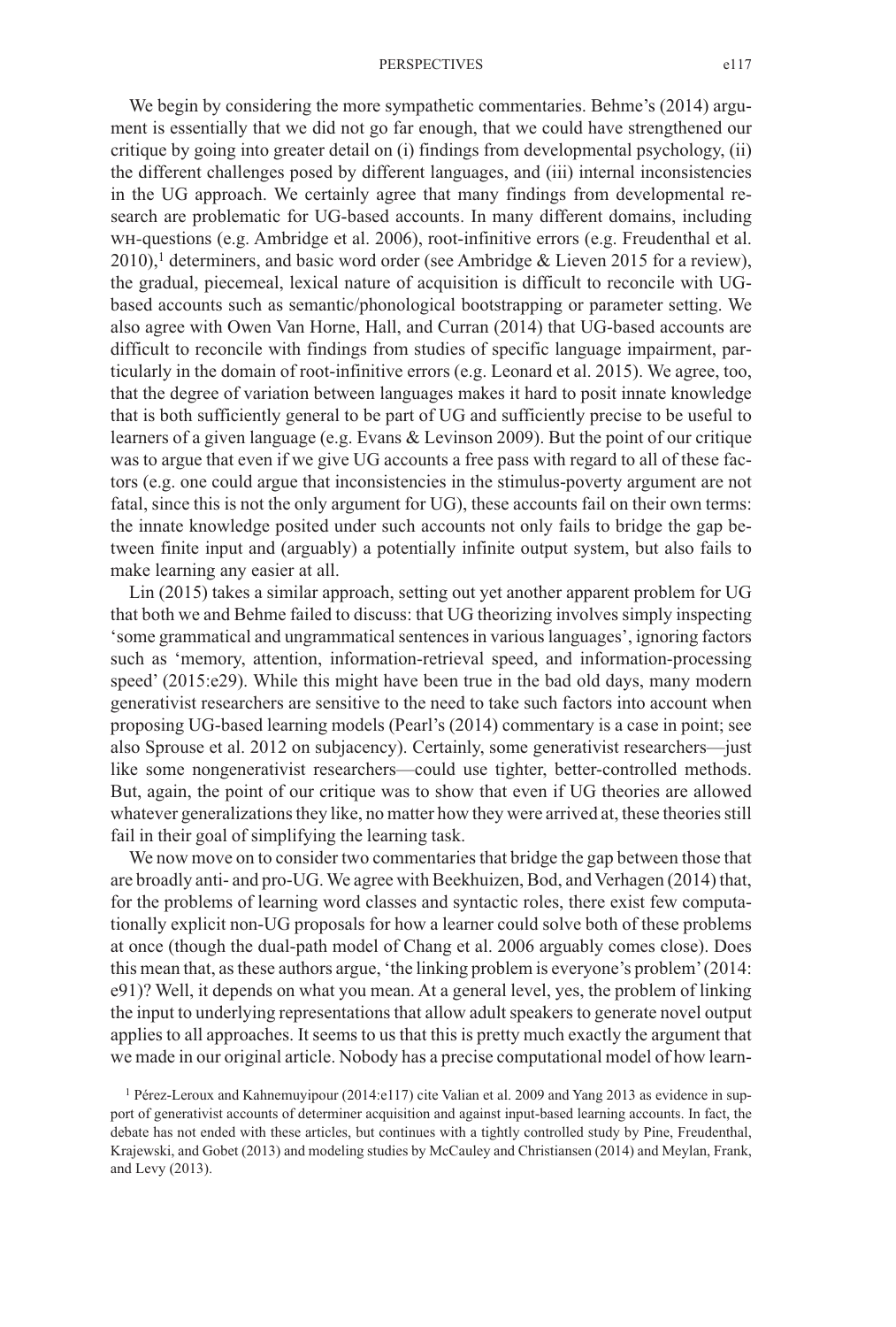ers solve this problem (though pretty much everyone agrees that distributional clustering is part of the solution; see pp. e55–e56<sup>2</sup>). But at a more specific level, the problem of linking the input to innate syntactic categories is not everyone's problem. Rather, it is a problem specific to accounts that propose innate word class and phrasal categories (e.g. noun, NP, VP), even though there are no feasible proposals for how children could identify instances of these categories

In a similar vein, our position on the prosodic bootstrapping hypothesis depends on exactly what is meant by the term. Again, we can distinguish between a more general and a more specific reading. If, as Soderstrom (2014) understands the hypothesis, the claim is simply that learners exploit regularities between prosody and syntax in order to aid in their acquisition of the latter, then we agree that this is not only perfectly plausible, but also consistent with a considerable amount of existing empirical evidence. We also agree with Soderstrom that this version of the hypothesis is neutral with regard to the question of innate knowledge; the prosody-syntax correlations could have been entirely learned, and be just one of a number of cues to syntactic structure (rendering moot the problems of crosslinguistic variation and cue mismatch). But if the claim is that learners use the correlation between prosody and syntax to BREAK INTO THE SYSTEM that is, to set grammatical parameters (e.g. Mazuka 1996) or identify word class or phrasal categories (e.g. N, V, NP, VP) before any other meaningful acquisition of syntax has taken place—then this claim seems entirely implausible. The main problem is the considerable amount of crosslinguistic variation with regard to prosody-syntax correlations discussed in Soderstrom's commentary (and—if a little obliquely—in our target article; e.g. p. e59). So, if nobody is in fact making this claim, then great!, because it seems unlikely to be correct.

Soderstrom ends by suggesting that it is high time that nonnativist researchers move away from simple explanations and toy problems, and begin to produce computational models that can simulate important aspects of language acquisition in all of their complexity. We agree completely, but also agree with Pearl that the same standard applies to both UG and anti-UG proposals. We accept, too, Pearl's point that our claims about the more general learning mechanisms that we discuss in our target article also need to be tested computationally. Indeed, this process has already begun (e.g. Foraker et al. 2009, Perfors et al. 2011, Fitz & Chang 2015).

We would like to reemphasize, however, that the general learning mechanisms that we propose are, in most cases, not ALTERNATIVES to UG-based accounts, but mechanisms that UG-based accounts will have to incorporate in some form in ADDITION TO their more specific linguistic assumptions. For example, distributional learning is not an alternative to innate syntactic classes, but a key part of UG proposals for how innate classes are identified (see the quotations from Chomsky (1965), Pinker (1984), Yang (2008), and Valian, Solt, and Stewart (2009) on pp. e55–e56). Learning the semantic distinction between *her* and *herself* is not an ALTERNATIVE to principles A and B, but a key part of UG proposals for how these principles work (e.g. Chien & Wexler 1990, Grodzinsky & Reinhart 1993; see p. e80). The fact that NP complements contain background information that cannot be denied using sentential negation (e.g. *Bill heard the rumor that Sue stole the files. No, he*/\**she didn't*; p. e74) is not an ALTERNATIVE to an innate subjacency principle, but something that needs to be learned even with this principle in place.

<sup>&</sup>lt;sup>2</sup> All page references given without a date and/or author indicated are from our target article, Ambridge et al. 2014.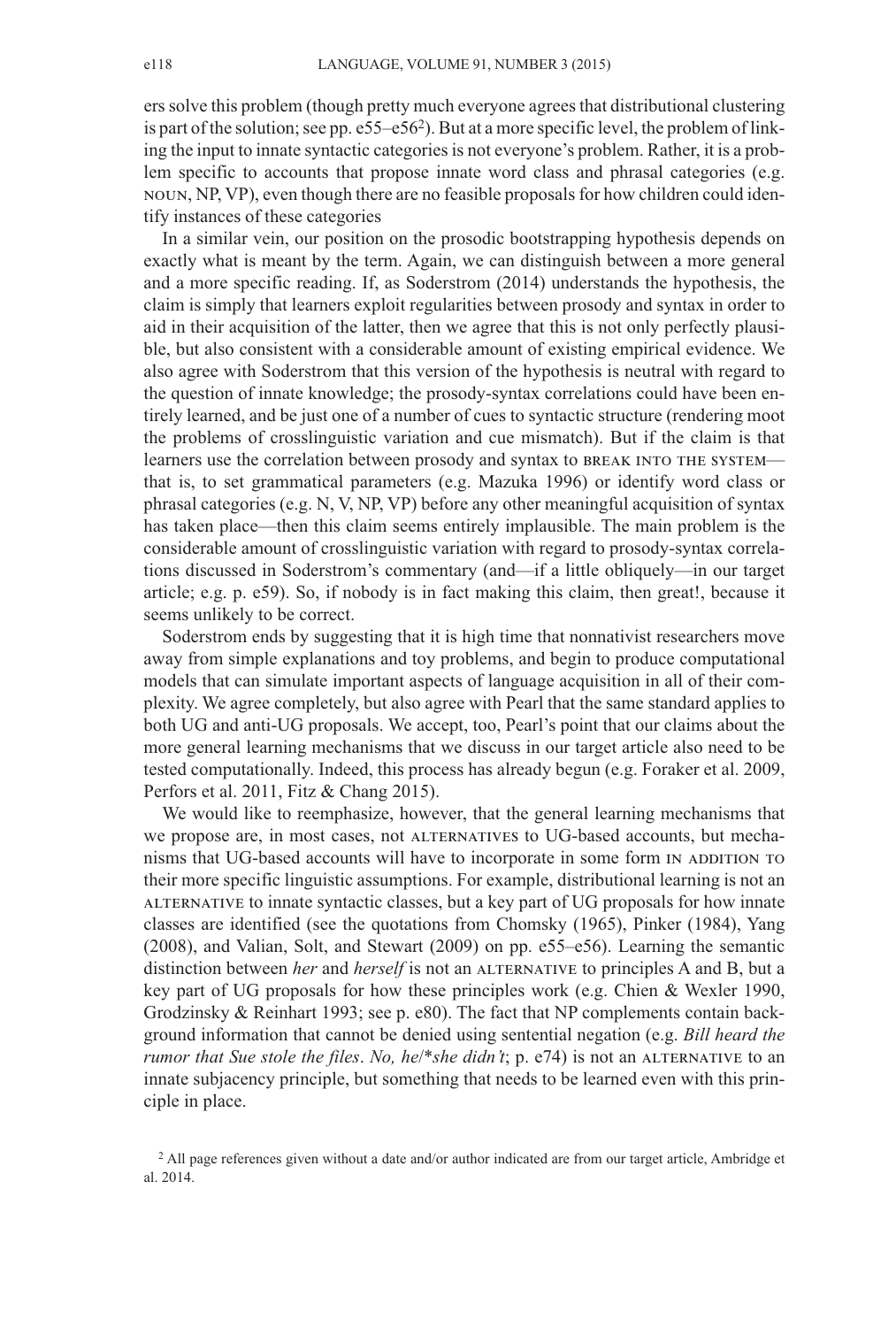#### PERSPECTIVES e119

We consider now the commentaries that dispute our original conclusions and/or defend UG-based proposals, beginning with that of Pearl (2014), who outlines a computational model of how a learner could use innate knowledge to acquire island constraints. While we applaud the computational precision of this account (and, again, agree that this is something that is all too often lacking from both sides in this debate), it reveals that this proposal constitutes another case of cascading UG assumptions that become increasingly problematic (see p. e59). As Pearl notes, '[t]his successful strategy requires the learner to characterize wh-dependencies at a particular level of granularity, namely what might be considered "standard" phrasal nodes (e.g. IP, VP, NP, etc.), with the exception of CP, which is subcategorized by the lexical item in complementizer position (e.g.  $CP_{null}$ ,  $CP_{that}$ , etc.)' (2014:e112). But, as we pointed out in our target article, there are no workable proposals for how children might recognize in their linguistic input instances of even basic phrasal categories such as NP and VP, let alone the more abstract categories IP and CP. Solving one relatively marginal problem (learning island constraints) involves first solving a much harder and more fundamental problem (the linking problem) for which no solution is in sight.

Schütze, Sprouse, and Caponigro (2015; henceforth Schütze et al.) are also concerned with island constraints. Their commentary sets out four desiderata for any successful proposal, and argues that the traditional UG-based account meets these desiderata better than our alternative pragmatic account. In fact, as we argue below, it is far from clear that the traditional account does indeed outperform the pragmatic account on these criteria. But this debate misses our original point: even if (i) the traditional UG account were to offer a perfect characterization of island and related phenomena across all constructions and all languages and (ii) this abstract knowledge is built into an innate UG, it is still of absolutely no use to a learner, unless he has some way to link this knowledge to the language that he hears.And, as we saw above, the only existing account of how a child might solve this linking problem (Pearl) presupposes that he has already solved a harder problem (identifying instances of NP, VP, IP, and CP).

Anyway, for the sake of argument, here are Schütze et al.'s (2015:e33) four desiderata for a successful account of island constraints, and our reasons for disputing that the traditional UG account necessarily outperforms the pragmatic account with regard to these criteria.

**(i) A way to account for the attested crosslinguistic variation in island effects (without being so liberal that no bounds can be placed on this variation).** Under the pragmatic account, it is anomalous for a constituent to be both backgrounded (i.e. assumed, old news, not up for debate) and questioned. As Schütze et al. note, our explanation of crosslinguistic variation is that 'backgroundedness is a graded notion; hence, different languages are free to "choose" the extent to which a constituent may be backgrounded and still permit extraction' (p. e73). An advantage of this account is that—as Schütze et al. (2015:e35, n. 5) point out—it makes two testable predictions: that island constraints should be affected by the containing discourse, and that 'no language should have constituents that do not behave as islands that are more backgrounded than any constituent that does behave as an island' (though, given the existence of memory and processing factors, upon which all sides generally agree, we would argue that the appropriate prediction is of a CORRELATION between backgroundedness and islandhood, rather than absolute correspondence). Given the existence of the negation test as an independent measure of backgroundedness, testing these predictions in a negation test + grammaticality-judgment study (e.g. Ambridge & Goldberg 2008) would be relatively straightforward. Subjective intuitions will clearly not suffice here, since our own intu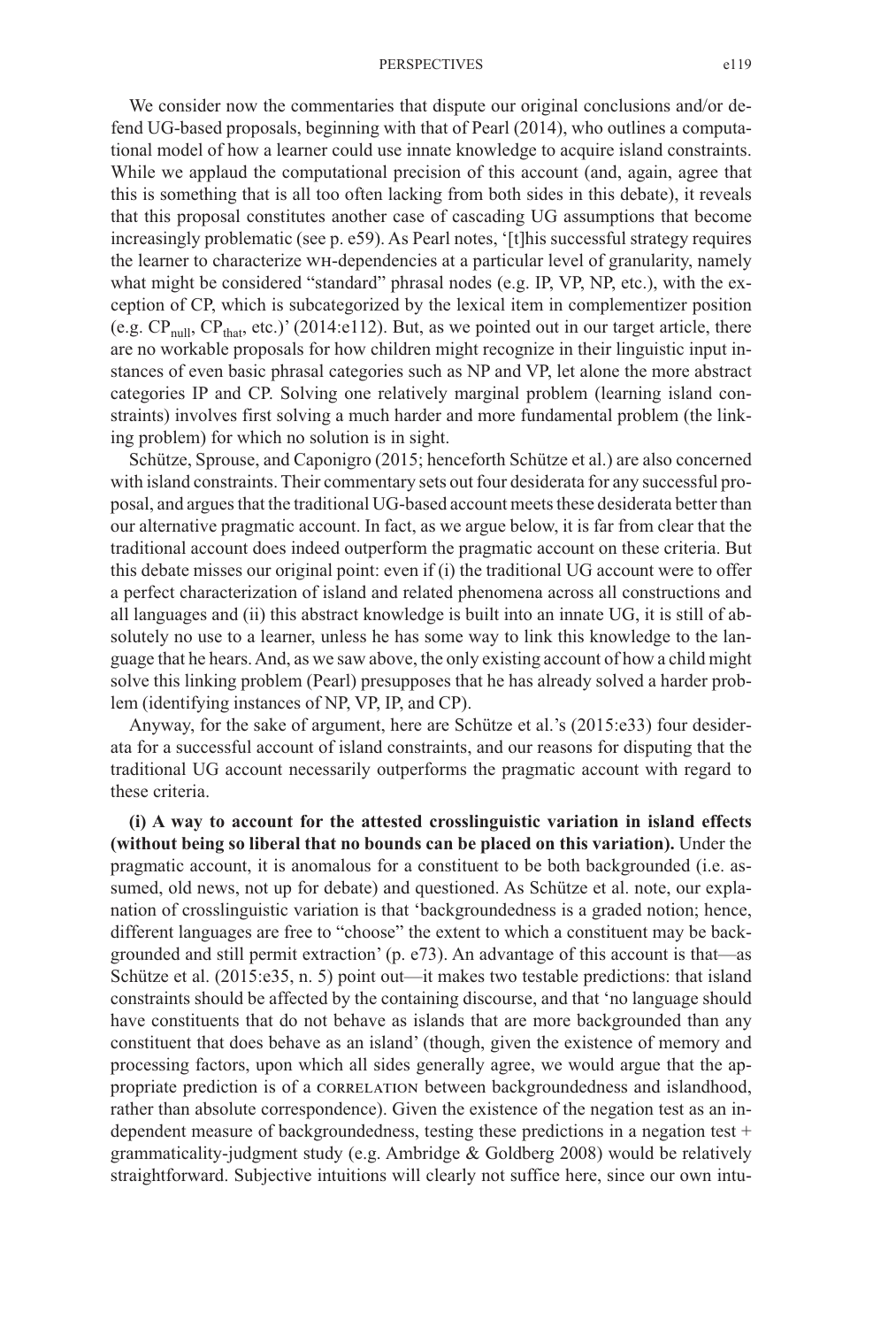ition—contra Schütze et al. and Pérez-Leroux and Kahnemuyipour (2014:e122, ex. 17)—is that the acceptability of a sentence such as *\*What did Bill hear a rumor that Sue stole?* is indeed improved by the addition of a context sentence such as *Bill heard a rumor that Sue stole something*.

In contrast, the UG explanation of crosslinguistic variation—that different languages have different bounding nodes—does not make testable predictions for two reasons. The first is that a degree of circularity is inevitable, as the bounding node for a particular language is determined partly on the basis of the island phenomena shown by that language. The second is that the account has too many free parameters. For example, lexical differences in island behavior (which fall naturally out of a pragmatic account) are explained simply by stipulating that certain verbs are 'bridge verbs'.

**(ii) A way to account for the cross-construction generality of island effects.** Schütze et al. argue that a pragmatic account cannot explain a variety of noninterrogative islands. Their argument is that the displaced element is not backgrounded. Although we concede that 'backgroundedness' is perhaps not quite the right LABEL, a major advantage of the pragmatic account is that—in the form of the negation test—it operationalizes this construct in a graded quantitative way, and seems to make the right predictions here (cf. Schütze et al. 2015:e35, exs. 7–11, for the examples here and below).

- (1)  $*I$  would pity a man who<sub>i</sub> Sue wonders  $\leq$  whether she should dump  $t_i$ . **No**, **she doesn't (wonder)/\*No, she shouldn't (dump him).**
- (2) \*I wonder whether John likes most of these cars, but that car*<sup>i</sup>* , I wonder <whether John LOVES *ti* >. **No, I don't (wonder)/\*No, he doesn't (love that car).**
- (3) \*Humiliated<sub>*i*</sub> though I wonder <whether Jane might be feeling  $t_i$ >, I'm still going to call her. **No, I don't (wonder)/\*No, she mightn't (be feeling humiliated).**
- (4) \*Please don't tell me again that it is Judy who*<sup>i</sup>* you wonder <whether John should marry *ti* >. **No, you don't (wonder)/\*No, he shouldn't (marry Judy).**
- (5) \*What<sub>*i*</sub> I wonder <whether John should buy  $t_i$  is a sports car. **No, I don't (wonder)/\*No, he shouldn't (buy a sports car).**

Schütze et al. also argue that (i) no island constraint holds for equivalent sentences with complementizer *that*, and that this phenomenon (ii) is not explained by the pragmatic account but (iii) is explained by the standard subjacency account.

- (6) I would pity a man who<sub>i</sub> Sue knows [that she should dump  $t_i$ ].
- (7) I think that John likes most of these cars, but THAT car*<sup>i</sup>* , I think [that John LOVES  $t_i$ ].
- (8) (?)Humiliated*<sup>i</sup>* though I suspect [that Jane might be feeling *ti* ], I'm still going to call her.
- (9) Please don't tell me again that it is Judy who*<sup>i</sup>* you think [that John should marry *ti* ].
- (10) What<sub>*i*</sub> I think [that John should buy  $t_i$ ] is a sports car.

We suggest that none of these three claims are uncontroversially true. Without a judgment study, it is premature to assert that all of these sentences are fully acceptable (or more acceptable than the *whether* equivalents). Without a negation-test study (e.g. Ambridge & Goldberg 2008), it is premature to assert that the pragmatic account cannot predict the relative acceptability of these sentences and their *whether* equivalents. Informally, it seems that the negation test might do rather well. For example, of the twelve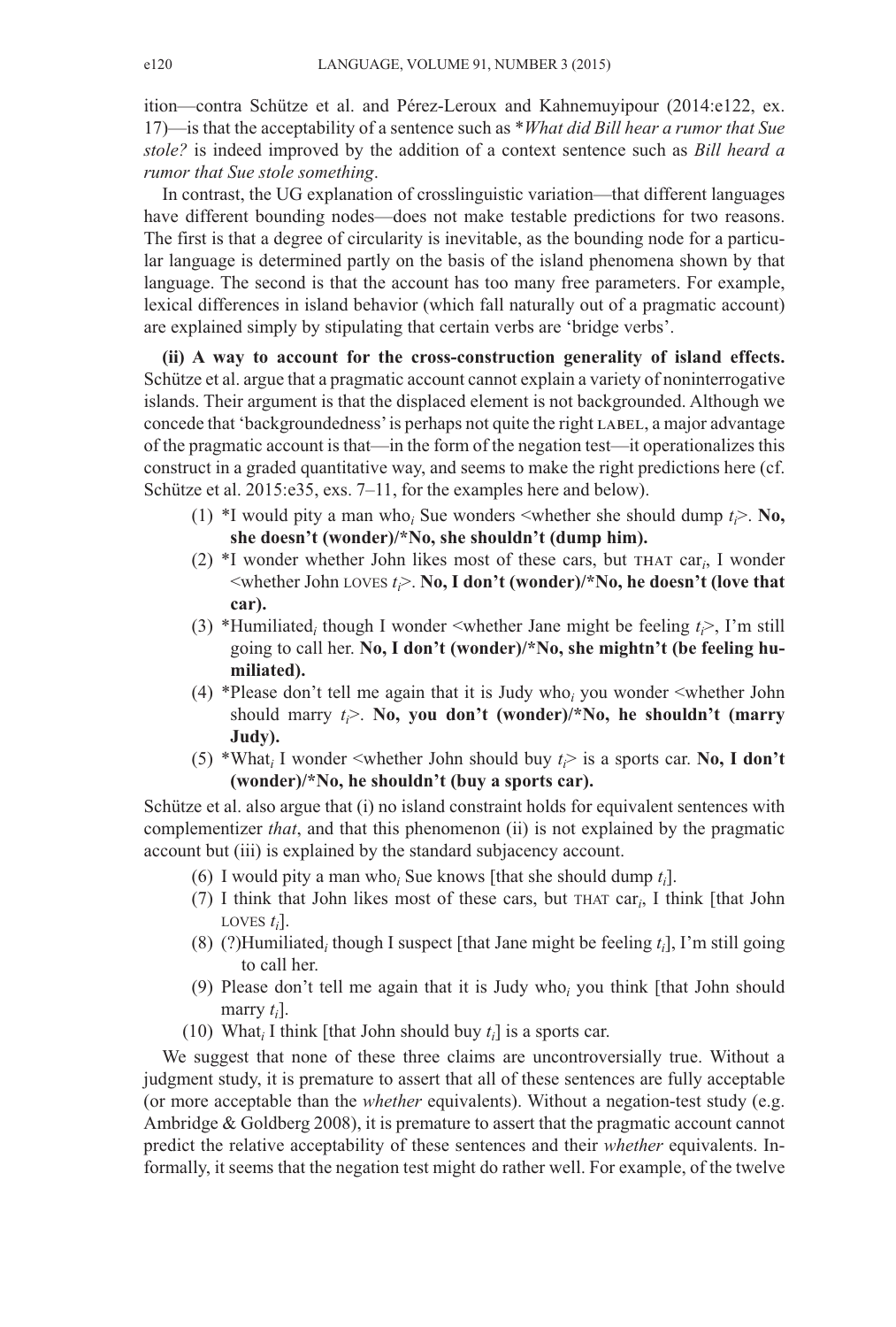#### PERSPECTIVES e121

verbs rated by Ambridge and Goldberg's (2008) participants, *think* was—by some distance—the verb for which sentential negation was judged to most imply negation of the complement clause (presumably because it is a light verb that often acts as a kind of hedge, rather than expressing true propositional content). Thus a sentence such as *I don't think that John* {*loves that car*/*should buy a sports car*} is actually rated as implying quite strongly that John does not love/should not buy the car (and certainly more so than for an equivalent sentence with, for example, a manner-of-speaking verb). Consequently, the negation test predicts that Schütze et al.'s *think* sentences should be relatively acceptable (apparently correctly, though a judgment study is needed). Finally, suppose that Schütze et al.'s claim that each *that* sentence is more acceptable than its *whether* equivalent is borne out by a judgment study. It is unclear why this pattern would constitute support for a formal account, given that the two sentences in each pair are structurally equivalent.

- (11) a. I would pity a man who<sub>i</sub> Sue knows [that she should dump  $t_i$ ].
	- b. \*I would pity a man who*<sup>i</sup>* Sue wonders [whether she should dump *ti* ].

The two sentences receive a different analysis only under the assumption that *whether* is not a complementizer, even though it seems to be functioning as one here and does not seem to fit the distributional criteria for membership of an alternative category such as wh*-*word (e.g. Batson 2012).

**(iii) A way to account for the effect of resumption on island behavior.** The situation is similar for Schütze et al.'s third criterion. Can the pragmatic account explain the pattern observed, on the basis that a dependency with a gap is more backgrounded than a dependency with a resumptive pronoun? We will not know until we have a study that combines graded measures of backgroundedness and grammatical acceptability. But this is exactly what one would expect on the basis of something like Gundel, Hedberg, and Zacharski's (1993) givenness hierarchy: elements that are omitted altogether (rather than referred to with a pronoun) are those that are backgrounded, old news, already the topic of the ongoing discourse.

In contrast, the explanation offered by the UG account again rests crucially on an additional free parameter that is not a core part of the theory. Schütze et al. 'postulat[e] two dependency-forming mechanisms: movement in the case of gaps, and something else, which is not constrained by islandhood (e.g. binding), in the case of resumptive pronouns' (2015:e37). But if the only reason for positing binding rather than movement in a particular case is that no island effect is observed, then the explanation is circular.

**(iv) A way to account for the effect of WH-in-situ on island behavior.** Schütze et al. point out that, in languages such as Japanese, adjunct wh*-*phrases (e.g. *how* and *why*) show island effects even when left in situ, while argument wh*-*phrases (e.g. *what* and *who*) do not. Can the pragmatic account explain this pattern, on the basis that adjuncts are more backgrounded than arguments? Again, we will not know until we have a study, but the negation test seems to make the right predictions, with sentential negation denying arguments more straightforwardly than adjuncts.

- (12) John saw Sue. **No, he didn't.**
- (13) John saw Sue behind the bike shed. **No, he didn't/\*No, she wasn't.**

Again, the formal explanation depends on an additional free parameter, in this case 'parametrically allowing the argument/adjunct distinction to govern which dependencies are or are not sensitive to islands' (Schütze et al. 2015:e38). If one's approach to crosslinguistic variation is simply to posit a parameter that yields the observed varia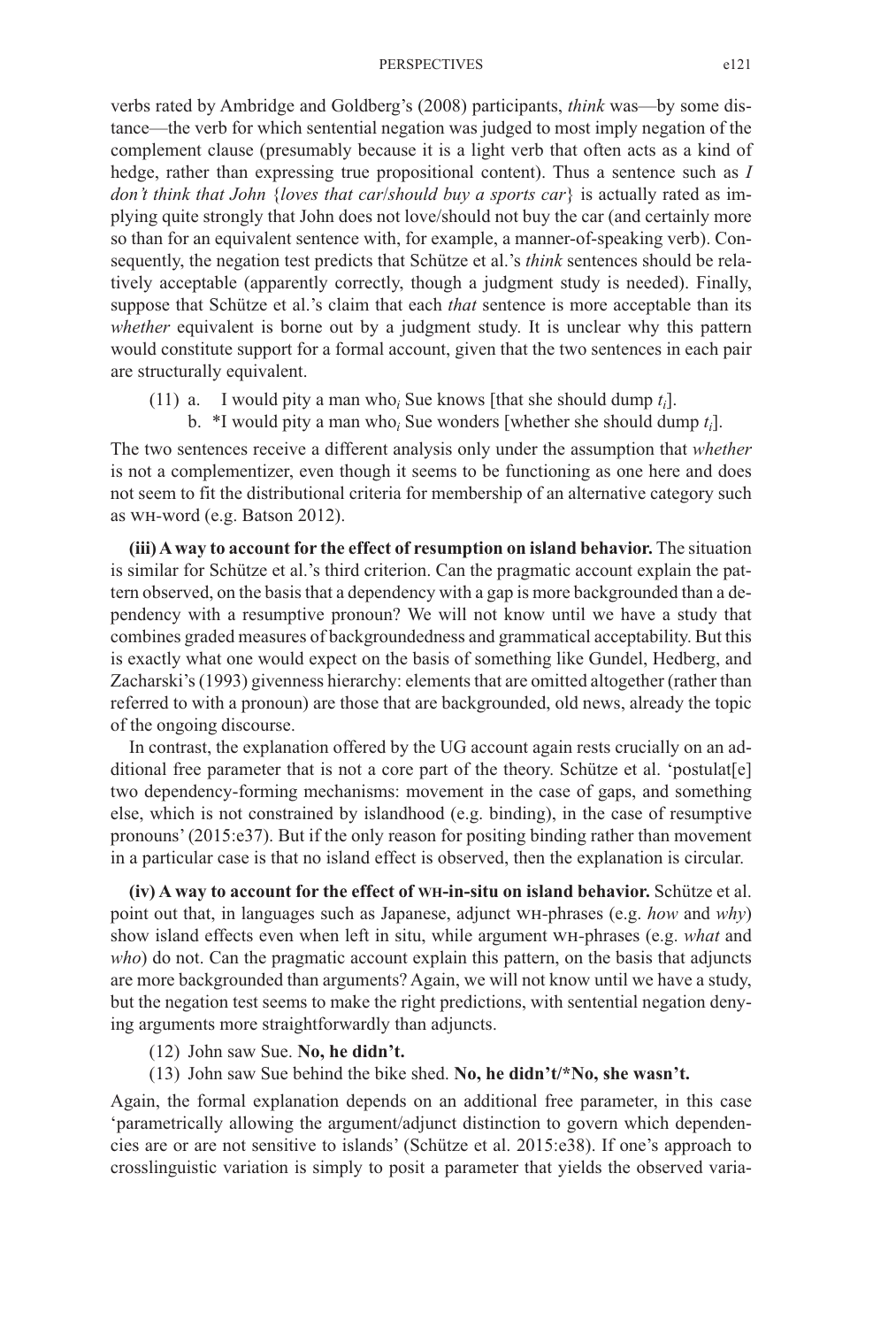tion, with no limit to the number or nature of these parameters, then the explanation becomes nothing more than increasingly fine-grained stipulation.<sup>3</sup>

In fact, one could even argue that the very existence of island constraints in wh-in-situ languages is explained more naturally by the pragmatic than the subjacency account (e.g. Van Valin 2005). Because the former posits no movement, the prediction—that a backgrounded wh-constituent cannot be questioned, topicalized, and so forth—holds regardless of its position (in situ or not). In contrast, the subjacency account is forced to posit covert movement (i.e. movement after spell-out). Again, this explanation risks circularity, because at least part of the evidence for covert movement with regard to a particular sentence type is the existence of island effects.

Also taking up the subject of islands, Pérez-Leroux and Kahnemuyipour (in addition to making many points echoed by Schütze et al.) object that our negation-test measure of backgroundedness measures ellipses rather than focus. They also object to the fact that this test excludes negation by recasting, asking: 'Why is recasting a problem at all?' (2014:e121). The answer is that we are not interested in negation per se; the negation test is just a measure of the information structure of the sentence—what the sentence is primarily about. We would happily admit that, as a measure of information structure, the negation test is rather rough and ready, but it has the virtue of yielding a measure of backgroundedness that is both quantitative and independent of the phenomenon that we are trying to predict (island status). As we argued above, neither of these virtues is shared by positing free parameters with regard to the bounding node for the relevant language, bridge verbs, whether the language cares about the argument/adjunct distinction, the overtness of wh*-*movement, and so on. If, as Pérez-Leroux and Kahnemuyipour imply, the negation test is not an appropriate measure of backgroundedness, then it will predict nothing about island status. By the same token, if the negation test turns out to be a good predictor of island status, then whatever property of information structure it is measuring is clearly one that is relevant. To our knowledge, the relevant studies have yet to be conducted, but the signs from a preliminary study (Ambridge  $\&$ Goldberg 2008) are promising.

Like Schütze et al., Pérez-Leroux and Kahnemuyipour are premature in asserting that the pragmatic account, as operationalized via the negation test, cannot explain certain phenomena before it has been tested on the relevant sentence types. For example, consider the phenomenon that *when* can refer only to the time of the telling in 14, but to either the time of the telling or the time of the injury in 15.

- (14) When did the boy tell his father how he hurt himself?
- (15) When did the boy tell his father that he hurt himself?

Again, the negation test seems to make the right prediction here, with sentential negation denying arguments (e.g. *that*) more straightforwardly than adjuncts (e.g. *how*).

- (16) The boy told his father how he hurt himself. **No, he didn't (tell him/\*hurt himself ).**
- (17) The boy told his father that he hurt himself. **No, he didn't (tell him/hurt himself ).**

Are our intuitions correct here? Although we do not have a comparison with *how* sentences, we know from Ambridge and Goldberg (2008) that the construction *X said that*

<sup>3</sup> Worse, any particular claim regarding the existence of a particular principle, parameter, or universal becomes very difficult to falsify, since any potential counterexamples can be explained away by positing a further parameter.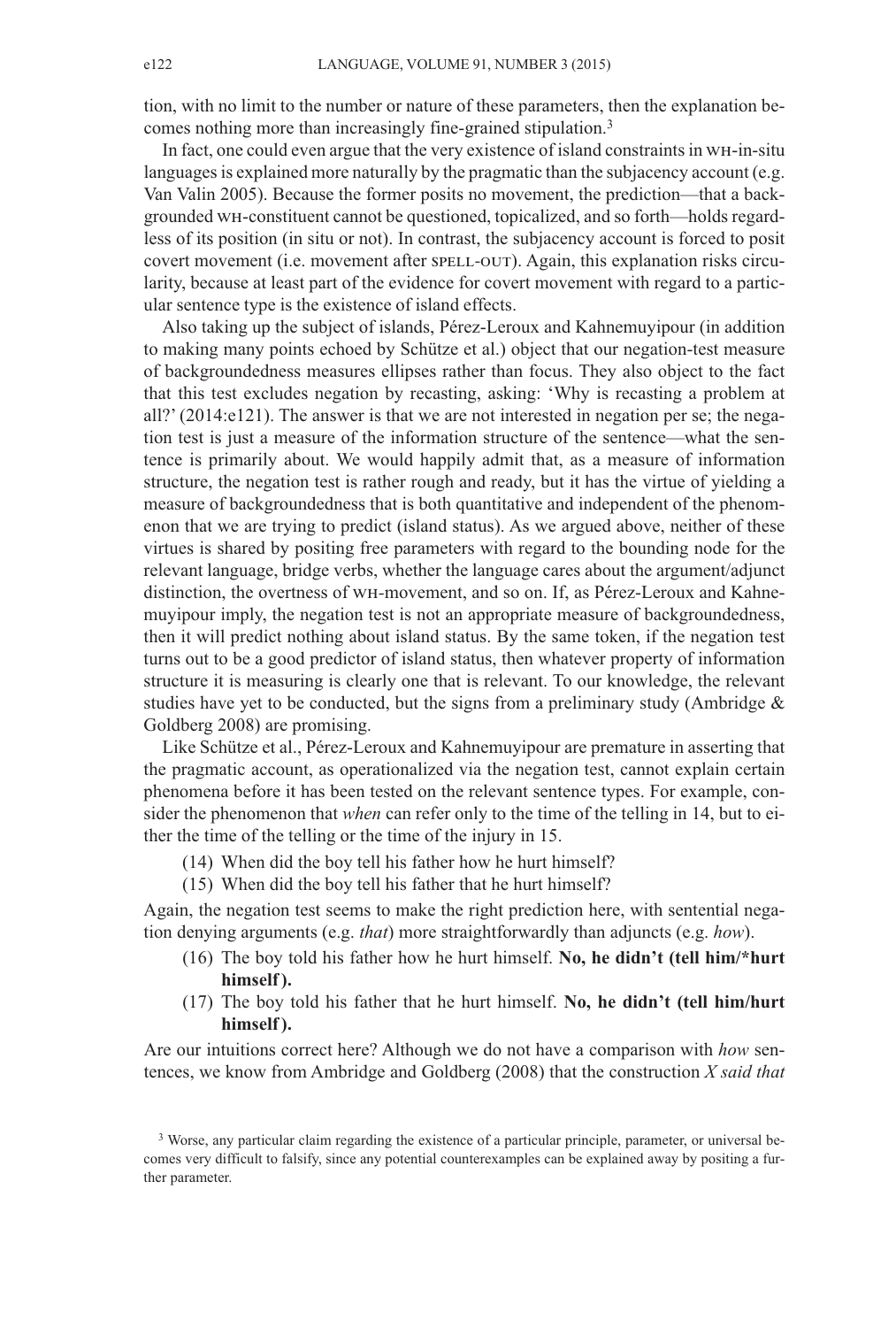*Y* foregrounds the complement clause to a relatively large extent, predicting that questioning of this clause should be possible. Furthermore, if these intuitions are correct, this account would explain why the same pattern holds for the equivalent wh-in-situ echo questions (or dialogue between two speakers).

- (18) The boy told his father how he hurt himself when? (= When did he tell him/\*hurt himself?)
- (19) The boy told his father that he hurt himself when  $?$  (= When did he tell him/hurt himself?)

Finally, the developmental findings cited by Pérez-Leroux and Kahnemuyipour are an example of how theory-internal assumptions can lead to theory-internal solutions to problems that do not even arise in the absence of those assumptions. For example, if one is committed to the assumption that a sentence such as *What does Bill know the fact that Sue stole?* contains a silent *the fact*, then a problem arises as to why 'children seem to violate the factive island' (2014:e123). But if we choose not to posit invisible silent elements (which seems to be a sensible default position), there is no island to violate. To the extent that the sentence is ungrammatical at all, it is due to the fact that factive verbs presuppose the truth of—and hence background—their complements, as demonstrated empirically by Ambridge and Goldberg (2008).

Although the extended discussion of the relative merits of the formal and pragmatic accounts of island constraints above is, in a sense, orthogonal to our argument, the diversion is an instructive one as it illustrates in microcosm the fundamental disagreement between ourselves and many (most?) proponents of UG approaches. The disagreement is a fundamental one because it is not a dispute about empirical data or its interpretation, or even about theory per se, but about the very nature of the enterprise in which the language acquisition researcher is engaged.

Chomskyan approaches (e.g. Chomsky 1964) distinguish between DESCRIPTIVE and EXPLANATORY adequacy (e.g. Boeckx  $&$  Hornstein 2003). A theory of grammar is DEscriptively adequate if it correctly describes the intuitions of an idealized native speaker (e.g. with regard to which sentences are grammatical versus ungrammatical). A theory of grammar has EXPLANATORY ADEQUACY if it provides a way of choosing between different possible descriptions of a particular language, in terms of some overarching theoretical principle. Such a grammar will have predictive power (e.g. if a language exhibits this feature, it will also exhibit that feature). On our reading of the field, many Chomskyan language acquisition researchers see the primary goal of the field as characterizing the system to be acquired in terms of a theory of grammar that achieves explanatory adequacy (in the sense outlined above). Accordingly, most theoretical work involves coming up with descriptive grammars of particular languages that are consistent with an overarching grammar that has explanatory adequacy (and hence that constitutes an appropriate characterization of UG). Most empirical work involves demonstrating that children's knowledge is consistent either with these descriptive grammars, or with the overarching UG (and hence with possible but nonexistent languages). The main criticism that is made of alternative approaches to acquisition is that they do not achieve this type of explanatory adequacy and are therefore not even worth taking seriously. From this perspective, if we can characterize the UG that makes language learning possible, then we have explained language acquisition. With some exceptions (e.g. Pearl), explaining how children link up their UG knowledge to the language that they hear does not seem to be a major concern, presumably because—if we assume this perspective—the fact that children acquire language then constitutes sufficient evidence that, somehow or other, they must do so.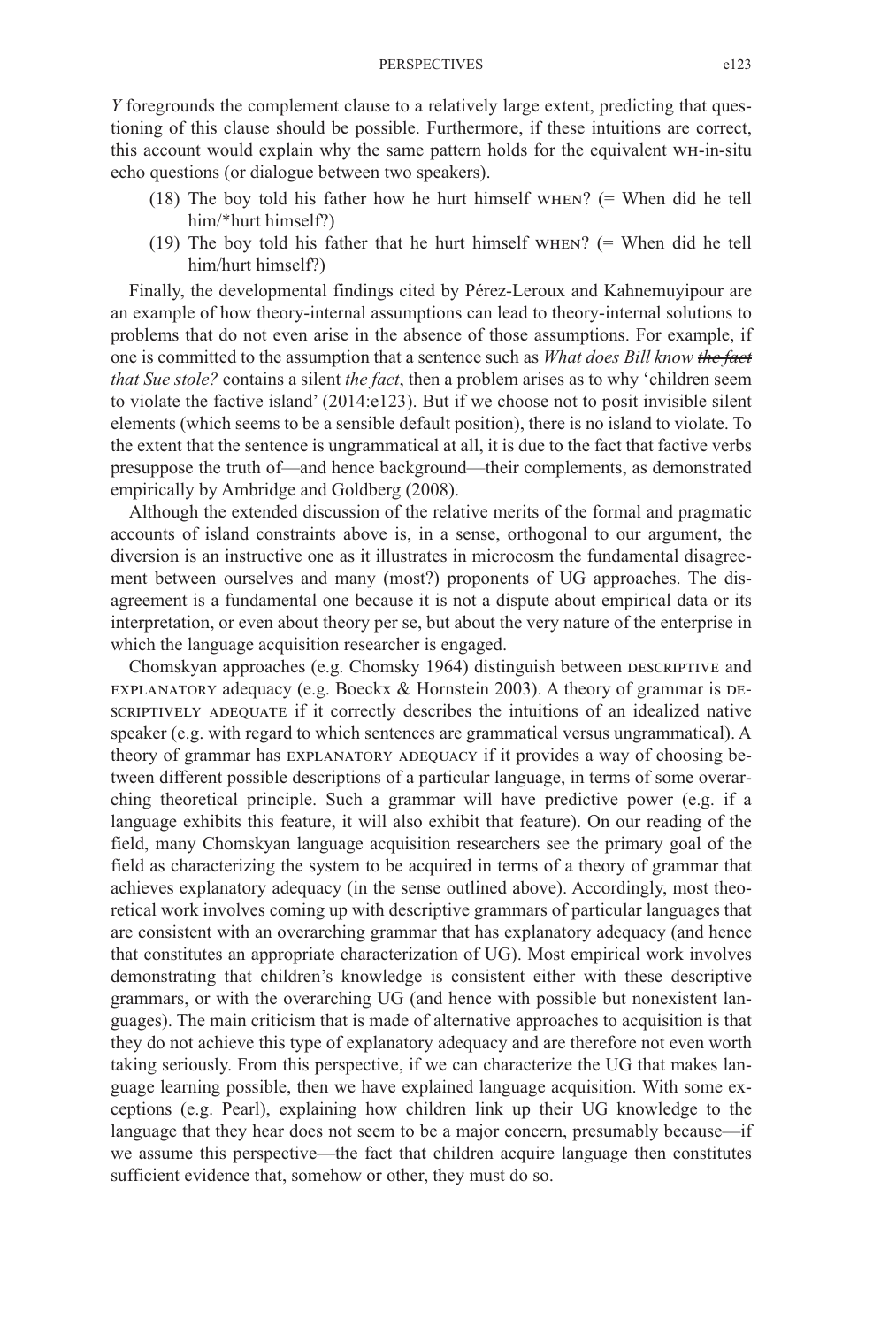We have two objections to this approach. The first relates to our protracted discussion of island constraints. The reason for our championing of the pragmatic account is not so much that we are wedded to this particular account (which might well turn out to be on the wrong tack), but that it is the type of account that—setting aside the question of acquisition—researchers interested in the adult end-state should be striving for. It is an account that, in the sense of Chomsky (2001:2), goes BEYOND EXPLANATORY ADEquacy: 'In principle, then, we can seek a level of explanation deeper than explanatory adequacy, asking not only what the properties of language are, but why they are that way' (emphasis original). For all of its faults, the pragmatic account treats the formal description (i.e. the finding that island constraints are sensitive to the identity of the particular verb and complementizer, to argument versus adjunct status, and so on) as something to be explained, rather than as an explanation in its own right. Thus, whether or not this particular account turns out to be correct, it at least offers the hope of taking us beyond explanatory adequacy. In contrast, because it sees subjacency as a 'classic example of an arbitrary constraint' (Pinker & Bloom 1990:717), the formalist account, almost by definition, rules out the possibility of explaining island constraints in terms of some deeper underlying phenomenon.

Our second objection to the Chomskyan approach to language acquisition (at least, as we have characterized it above) ends this response by bringing us back to the original point of our target article. Even if it were possible to come up with a UG that achieved perfect explanatory adequacy, being born with this grammar would help the learner only if she had some way to relate this knowledge to the language that she hears. We have yet to see a successful proposal for how this might be done in any domain of acquisition. Furthermore, of all the responses to our target article that have appeared here and elsewhere, only one (Pearl) has even attempted such a proposal. Thus the challenge to advocates of UG that we set out at the end of our target article still stands: rather than simply presenting arguments against rival approaches, explain how a particular type of innate knowledge would help the child to acquire a particular piece of linguistic knowledge, given the input that she receives.

## **REFERENCES**

- AMBRIDGE, BEN, and ADELE GOLDBERG. 2008. The island status of clausal complements: Evidence in favor of an information structure explanation. *Cognitive Linguistics* 19.3. 349–81.
- Ambridge, Ben, and Elena V. M. Lieven. 2015. A constructivist account of child language acquisition. *The handbook of language emergence*, ed. by Brian MacWhinney and William O'Grady, 478–510. Hoboken, NJ: Wiley-Blackwell.
- Ambridge, Ben; Julian M. Pine; and Elena V. M. Lieven. 2014. Child language acquisition: Why universal grammar doesn't help. *Language* 90.3.e53**–**e90.
- Ambridge, Ben; Caroline F. Rowland; Anna L. Theakston; and Michael Tomasello. 2006. Comparing different accounts of inversion errors in children's nonsubject wh-questions: 'What experimental data can tell us?'. *Journal of Child Language* 33.3.519–57.
- Batson, Gregg Thomas. 2012. The *whether* report: Reclassifying *whether* as a determiner. Reykjavík: University of Iceland B.A. thesis. Online: [http://skemman.is/stream/get](http://skemman.is/stream/get/1946/11519/28517/1/The_Whether_Report.pdf) [/1946/11519/28517/1/The\\_Whether\\_Report.pdf.](http://skemman.is/stream/get/1946/11519/28517/1/The_Whether_Report.pdf)
- Beekhuizen, Barend; Rens Bod; and Arie Verhagen. 2014. The linking problem is a special case of a general problem none of us has solved: Commentary on Ambridge, Pine, and Lieven. *Language* 90.3.e91–e96.
- BEHME, CHRISTINA. 2014. Focus on facts not fiction: Commentary on Ambridge, Pine, and Lieven. *Language* 90.3.e97**–**e106.
- BOECKX, CEDRIC, and NORBERT HORNSTEIN. 2003. The varying aims of linguistic theory. College Park: University of Maryland, College Park, ms.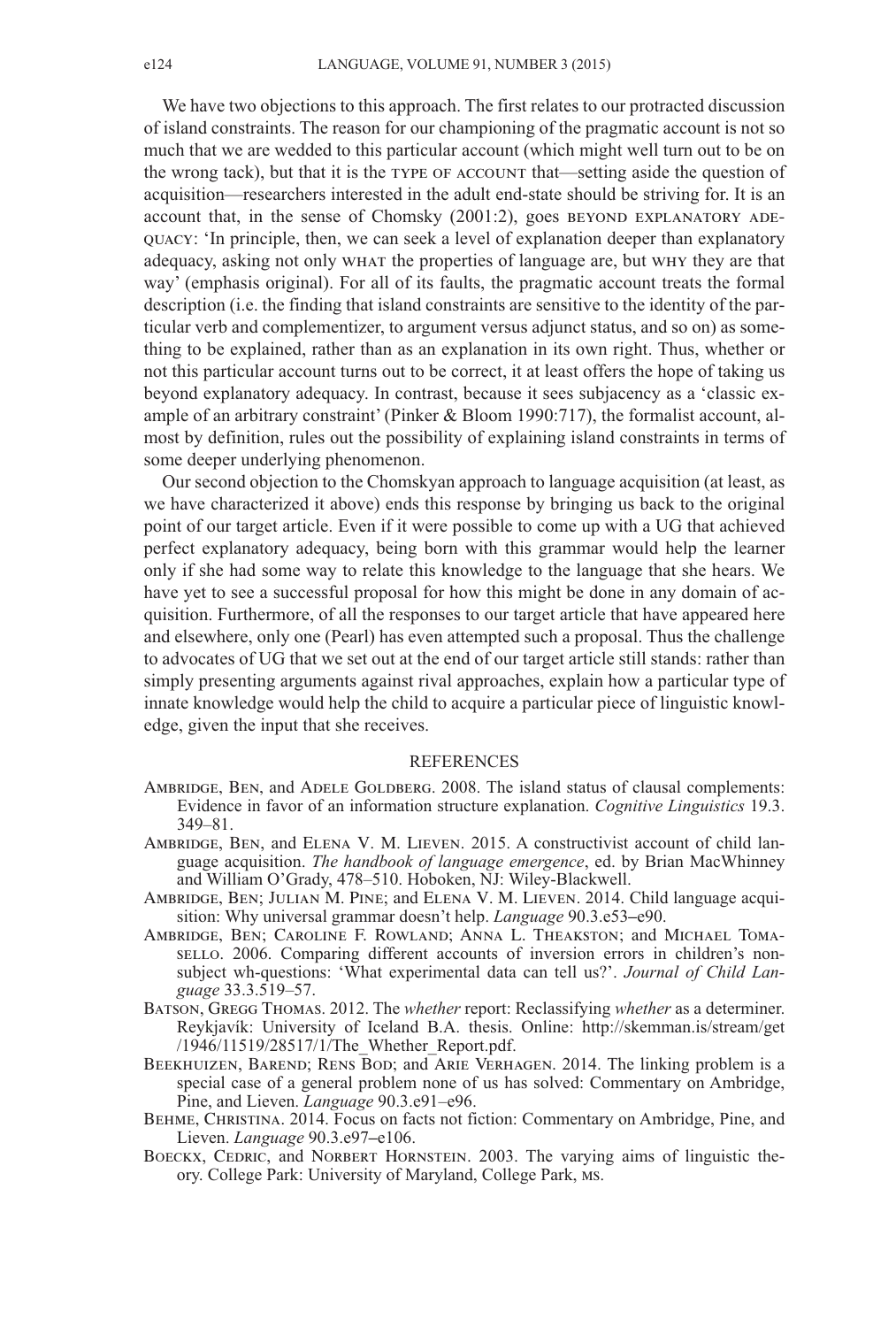- Chang, Franklin; Gary S. Dell; and J. Kathryn Bock. 2006. Becoming syntactic. *Psychological Review* 113.2.234–72.
- Chien, Yu-Chin, and Kenneth Wexler. 1990. Children's knowledge of locality conditions in binding as evidence for the modularity of syntax and pragmatics. *Language Acquisition* 1.225–95.
- Chomsky, Noam. 1964. *Current issues in linguistic theory*. The Hague: Mouton.
- Chomsky, Noam. 1965. *Aspects of the theory of syntax*. Cambridge, MA: MIT Press.
- Chomsky, Noam. 2001. *Beyond explanatory adequacy*. (MIT occasional papers in linguistics 20.) Cambridge, MA: MIT Press.
- Evans, Nicholas, and Stephen C. Levinson. 2009. With diversity in mind: Freeing the language sciences from universal grammar. *Behavioral and Brain Sciences* 32.5.472– 92.
- Fitz, Hartmut, and Franklin Chang. 2015. Learning auxiliary fronting with structured meaning. Nijmegen: Max Planck Institute for Psycholinguistics, ms.
- Foraker, Stephani; Terry Regier; Naveen Khetarpal; Amy Perfors; and Joshua B. Tenenbaum. 2009. Indirect evidence and the poverty of the stimulus: The case of anaphoric *one*. *Cognitive Science* 33.2.287–300.
- Freudenthal, Daniel; Julian Pine; and Fernand Gobet. 2010. Explaining quantitative variation in the rate of optional infinitive errors across languages: A comparison of MOSAIC and the variational learning model. *Journal of Child Language* 37.3.643–69.
- GRODZINSKY, YOSEF, and TANYA REINHART. 1993. The innateness of binding and coreference. *Linguistic Inquiry* 24.1.69–101.
- Gundel, Jeanette; Nancy Hedberg; and Ron Zacharski. 1993. Cognitive status and the form of referring expressions in discourse. *Language* 69.2.274–307.
- Leonard, Laurence B.; Marc E. Fey; Patricia Deevy; and Shelly L. Bredin-Oja. 2015. Input sources of third person singular -*s* inconsistency in children with and without specific language impairment. *Journal of Child Language* 42.4.786–820.
- Lin, Francis Y. 2015. What is really wrong with universal grammar (Commentary on Behme). *Language* 91.2.e27–e30.
- Mazuka, Reiko. 1996. Can a grammatical parameter be set before the first word? Prosodic contributions to early setting of a grammatical parameter. *Signal to syntax: Bootstrapping from speech to grammar in early acquisition*, ed. by James Morgan and Katherine Demuth, 313–30. Mahwah, NJ: Lawrence Erlbaum.
- McCauley, Stewart M., and Morten H. Christiansen. 2014. Reappraising lexical specificity in children's early syntactic combinations. *Proceedings of the 36th annual conference of the Cognitive Science Society (CogSci 2014)*, 1000–1005. Online: [http://](http://mindmodeling.org/cogsci2014/papers/179/) [mindmodeling.org/cogsci2014/papers/179/.](http://mindmodeling.org/cogsci2014/papers/179/)
- Meylan, Stephan; Michael C. Frank; and Roger Levy. 2013. Modeling the development of determiner productivity in children's early speech. *Proceedings of the 35th annual conference of the Cognitive Science Society (CogSci 2013)*, 3032–37. Online: [http://mindmodeling.org/cogsci2013/papers/0542/.](http://mindmodeling.org/cogsci2013/papers/0542/)
- Owen Van Horne, Amanda J.; Jessica Hall; and Maura Curran. 2014. Development of interventions for language impairment: Why universal grammar may be harmful (Commentary on Ambridge, Pine, and Lieven). *Language* 90.3.e131–e143.
- Pearl, Lisa. 2014. Evaluating learning-strategy components: Being fair (Commentary on Ambridge, Pine, and Lieven). *Language* 90.3.e107**–**e114.
- Pérez-Leroux, Ana T., and Arsalan Kahnemuyipour. 2014. News, somewhat exaggerated: Commentary on Ambridge, Pine, and Lieven. *Language* 90.3.e115–e125.
- Perfors, Amy; Joshua Tenenbaum; and Terry Regier. 2011. The learnability of abstract syntactic principles. *Cognition* 118.3.306–38.
- Pine, Julian M.; Daniel Freudenthal; Grzegorz Krajewski; and Fernand Gobet. 2013. Do young children have adult-like syntactic categories? Zipf's law and the case of the determiner. *Cognition* 127.3.345–60.
- Pinker, Steven. 1984. *Language learnability and language development*. Cambridge, MA: Harvard University Press.
- PINKER, STEVEN, and PAUL BLOOM. 1990. Natural language and natural selection. *Behavioral and Brain Sciences* 13.4.707–84.
- Schütze, Carson T.; Jon Sprouse; and Ivano Caponigro. 2015. Challenges for a theory of islands: A broader perspective on Ambridge, Pine, and Lieven. *Language* 91.2.e31–e39.